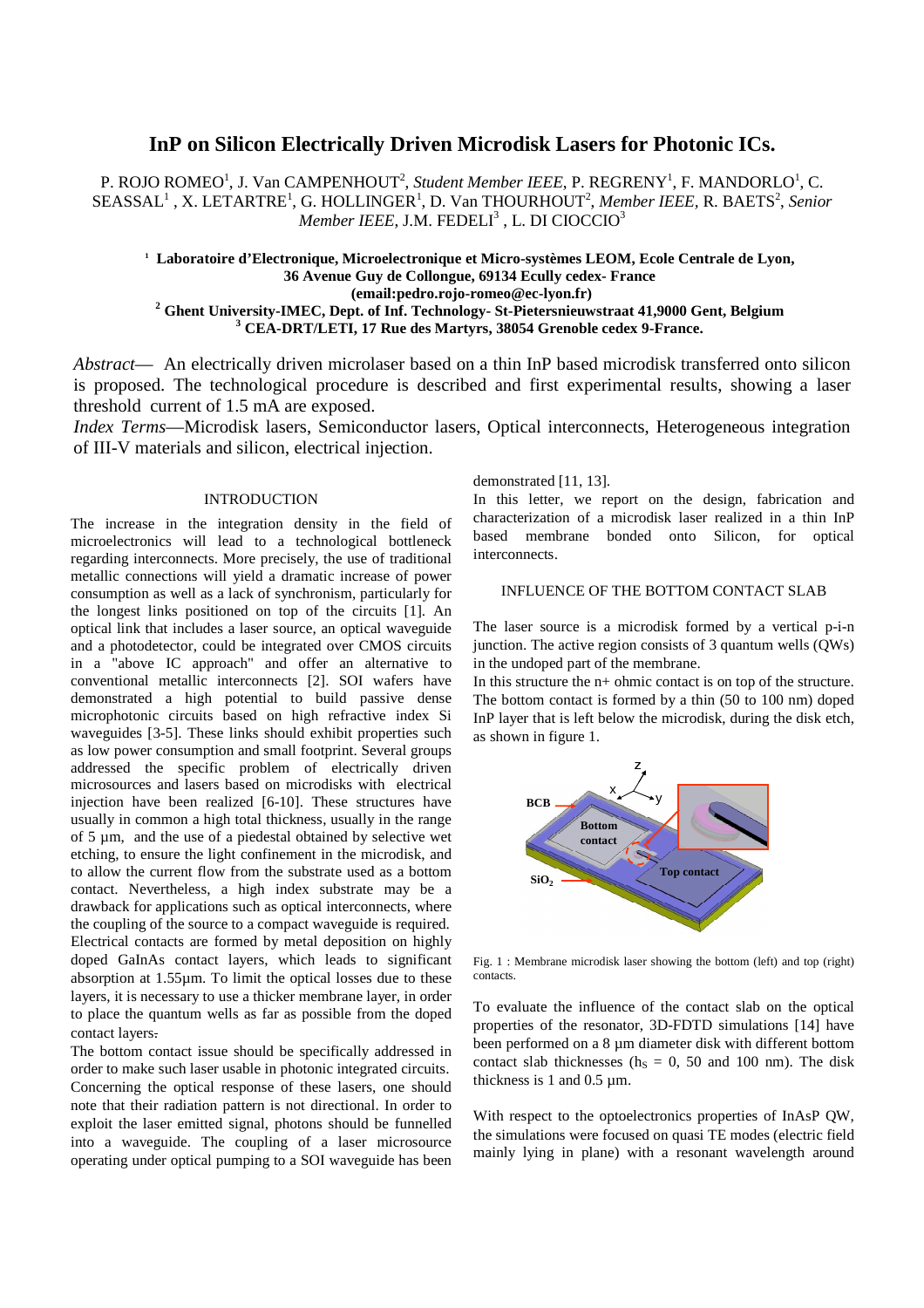1.5µm. Whispering Gallery Modes (WGM) can be identified by 3 integers (n,l,m) corresponding respectively to the number of nodes in the vertical direction and to the radial and azimuthal numbers. The main theoretical results are summarized below.

For a 1 µm thick disk :

- For vertically fundamental modes  $(n=0)$ , the influence of the slab on resonant wavelength is smaller as compared to WGM with larger n (see table 1).
- The quality factors (Q) of WGM with  $n>0$  is drastically decreasing with increasing  $h<sub>S</sub>$ , from Q > 200000 for  $h_s = 0$  to  $Q = 5000$  for  $h_s = 50$ nm and  $Q =$  $2000$  for  $= 100$ nm. On the contrary, for WGM with n=0, Q remains very high (>200000), even with the 100nm thick contact slab [15].

Considering the vertical symmetry of the WGM, these results can be easily explained. For n>0, the field is higher in the region of the contact slab than for n=0 and, as consequences, the resonant wavelength are more shifted and the optical losses are higher. These losses are mainly guided in the contact slab (see figure 2).

|                | $\lambda(\mu m)$ (0,0,47) WGM | $\lambda(\mu m)$ (2,1,33) WGM |
|----------------|-------------------------------|-------------------------------|
| $h_s = 0$      | 1.4874                        | 1.4868                        |
| $hS = 50$ nm   | 1.4878                        | 1.4895                        |
| $h_s = 100$ nm | 1.4885                        | 1.4910                        |

Table 1 : Influence of the contact slab thickness on the resonant wavelength of 2 WGM.



Figure 2 : Field maps ( $h<sub>z</sub>$  component) for 2 WGM, with and without contact slab.

For a 0.5 µm thick microdisk the effect of the slab is similar. For vertically fundamental modes  $(n=0)$ , the influence of the slab on resonant wavelength is weaker as for higher n modes : As an example, for the (0,0,45) WGM, Q remains higher than 140000.

The influence of a coupling submicron silicon waveguide, for collection of light, situated below the microdisk was then simulated, for a 0.5 µm thick disk. The waveguide is 220 nm thick and 500 nm wide. The coupling distance is 200 nm. The refractive indexes are 3.2 for the disk, 3.5 for the waveguide, and 1.5 for the low index material. Due to the presence of the

waveguide, the (0,0,45) WGM Q value is lowered to 11000. This value remains high enough to allow a laser operation. A misalignment of the guide respect to the disk edge  $(\pm 100 \text{ nm})$ along the disk radius) has a weak influence on the value of Q. When the waveguide position is moved to the disk center, a decrease of Q from 11000 to 10000 is observed. On the contrary, when the shift is in the other direction, an increase of Q up to 15000 is observed .

As a conclusion on these calculations, a beneficial effect of the slab contact is demonstrated. On one hand, high Q resonant modes (n=0) can be preserved, which is essential to obtain a low threshold. On the other hand, as higher order modes (n>0) become much less resonant, the free spectral range between high Q modes increases, which supports single mode laser operation. The effect of the slab is also a shift of the laser mode wavelength, while the main influence of the coupling waveguide is a change of the quality factor value. Finally, simulations show that a reasonable misalignment of the waveguide with respect to the microdisk, due to the two step lithographic process, do not deteriorate the optical properties of the device-[16].

### STRUCTURE DESIGN.

Two different structures were used for this work. The heterostructures have been grown by Solid sources Molecular Beam Epitaxy (SSMBE) on two inches InP wafers supplied by InPact S.A. The laser structure S1 was grown at 470°C and consists of a 380 nm thick  $5x10^{18}$  cm<sup>-3</sup> to  $2x10^{18}$  cm<sup>-3</sup> Si doped InP, the undoped multi-quantum wells (MQWs) active layers and a 302 nm thick  $10^{18}$  cm<sup>-3</sup> to  $5x10^{18}$  cm<sup>-3</sup> Be doped InP. The P type contact is implemented as a thin (40 nm) InGaAsP tunnel junction. The emission wavelength of the quaternary alloy is 1.2  $\mu$ m (Q1.2  $\mu$ m) and doping levels for p++ and n++ are respectively  $2x10^{19}$  cm<sup>-3</sup> and  $10^{19}$  cm<sup>-3</sup>. The active layers are 3-periods of InAs<sub>0.65</sub>P<sub>0.35</sub> (6 nm) / Q1.2 (20 nm) strained MQWs emitting at 1.5 µm, sandwiched between two 83 nm thick Q1.2 µm optical confinement layers. The total thickness of the structure is one micron, to reduce optical absorption due to doped and contact layers. A 300 nm sacrificial InGaAs etch-stop layer is grown before for substrate removal.

The structure S2 has the same active layers. The total thickness is reduced from  $1 \mu m$  to  $0.5 \mu m$ : the Si doped InP is reduced from 380 nm to 150 nm, the Be doped InP InP layer is lowered to  $30 \text{ nm}$ , and the  $01.2 \text{ nm}$  optical confinement layers are reduced from 83 nm to 51 nm.

After the MBE growth, a thin 10 nm silica layer is deposited on top of the III-V structure by Electron Cyclotron Resonance (ECR). Then the wafer is molecularly bonded to a silicon wafer covered with a 1.2  $\mu$ m silica layer. Finally, the InP substrate and the InGaAs etch-stop layer are removed in HCl and FeCl<sub>3</sub> solutions. The laser structure transferred onto a Si wafer is shown in figure 3.

#### TUNNEL JUNCTION.

A reverse biased tunnel junction is used as p-type ohmic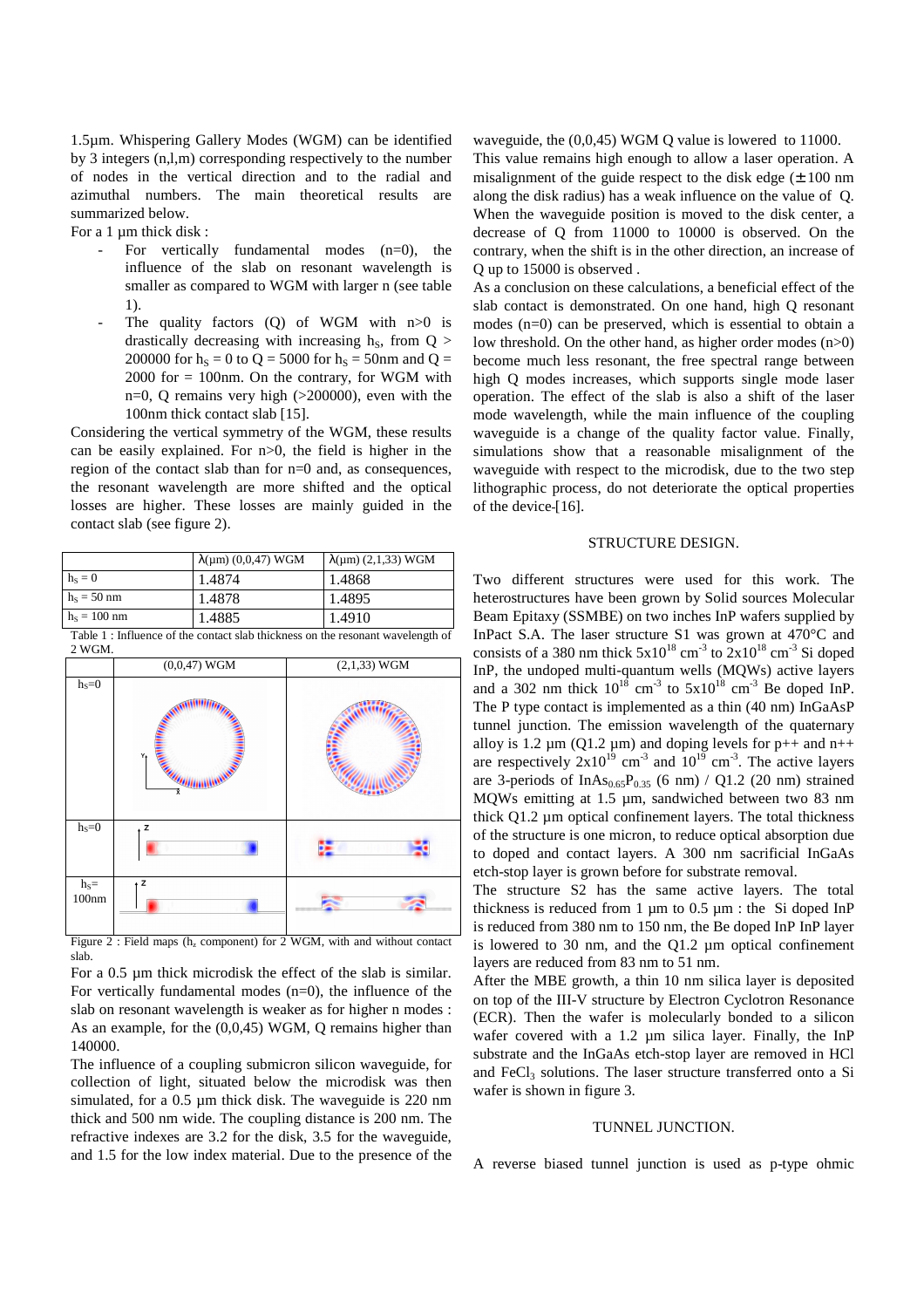contact. The tunnel junction properties have been characterized using TLM configuration on specific test heterostructures. A specific contact resistance  $\rho_c = 2x10^4$  $Ωcm<sup>2</sup>$  is extracted from linear I-V measurements.



Fig .3 : description of the laser structures. The structure S1 is 1 µm thick, the structure S2 is 0.5 µm thick.

#### FABRICATION.

In a first step the laser structure is covered by a 150 nm silica hard mask deposited by sputtering. Then, microdisks with diameter in the range 5 to 10 µm are defined by UV photolithography on a AZ 5214 resist. The resist features are then transferred to the hard mask by  $CHF<sub>3</sub>$  RIE. III-V layers are etched by RIE, using a  $CH_4 - H_2$  mixture. The etched depth is in situ controlled by interferometry at 675 nm. The III-V etch is not complete and a 80-120 nm thick InP slab remains at the end of the RIE process. In a second step the bottom contact is defined by UV lithography and etched back in a  $CH_4 - H_2$  RIE.

The structure is then covered with a low index dielectric layer (benzocyclobutene BCB) for electric isolation and planarization. The bottom and top contact windows are etched in the BCB layer. Then, Ti-Au ohmic bottom contacts are deposited. At the end, a shiny gold contact with low contact resistivity ( $10^{-5}$   $\Omega$ cm<sup>2</sup>) is deposited on top of the microdisks.

#### RESULTS

For the electroluminescence measurements, the temperature of the microlasers is maintained at 20°C using a Peltier module that forms the sample holder. DC IV-measurements are performed using a HP4145 DC semiconductor Analyser. For pulsed injection we use a Tektronics PG 501 pulse generator. Pulses are sent to the sample and to a digital microscope through a HP 11667A power splitter. The optical response of the microdisk under electrical injection is observed from above the sample with a Xenics InGaAs linear IR camera. For spectral measurements, light is collected through a lensed fibre and sent to a Triax 500 monochromator and a InGaAs cooled detector array. The fiber is placed at 45° from the disk plane. The positioning of the fibre is assisted by tri-axial high precision (50nm) displacements.

The figure  $4:$  shows a  $8 \mu m$  diameter microdisk (structure S1) under pulsed electrical injection. From DC I-V measurements, a series resistance  $R_s = 350 \Omega$  is extracted at current levels over the threshold. Considering this high resistance value, only pulsed injection is used for the laser characterization. The pulse duration is 6 ns at a frequency of 3 MHz.



Fig.4 : IR image of a 8 µm microdisk under electrical pulsed injection. The pulse duration is 6 ns at 3 MHz.. The pulse current value is 2.7 mA.

The current threshold is determined at 1.5 mA, which corresponds to a current density of 2.9 kAcm<sup>-2</sup>. The spectral response of the microsource is depicted in the figure 5.



Fig 5: (a): P-I response of the 1 µm thick 8 µm diameter microdisk under electrical pulsed injection. (b): Spectral response. Injection : 6 nm pulses at 3 MHz.

Below the threshold, we observe several high-Q peaks corresponding to the whispering gallery modes of the microdisk. As the injected current increases over the threshold, the magnitude of one unique peak increases drastically while its finesse is increased. The others peaks are